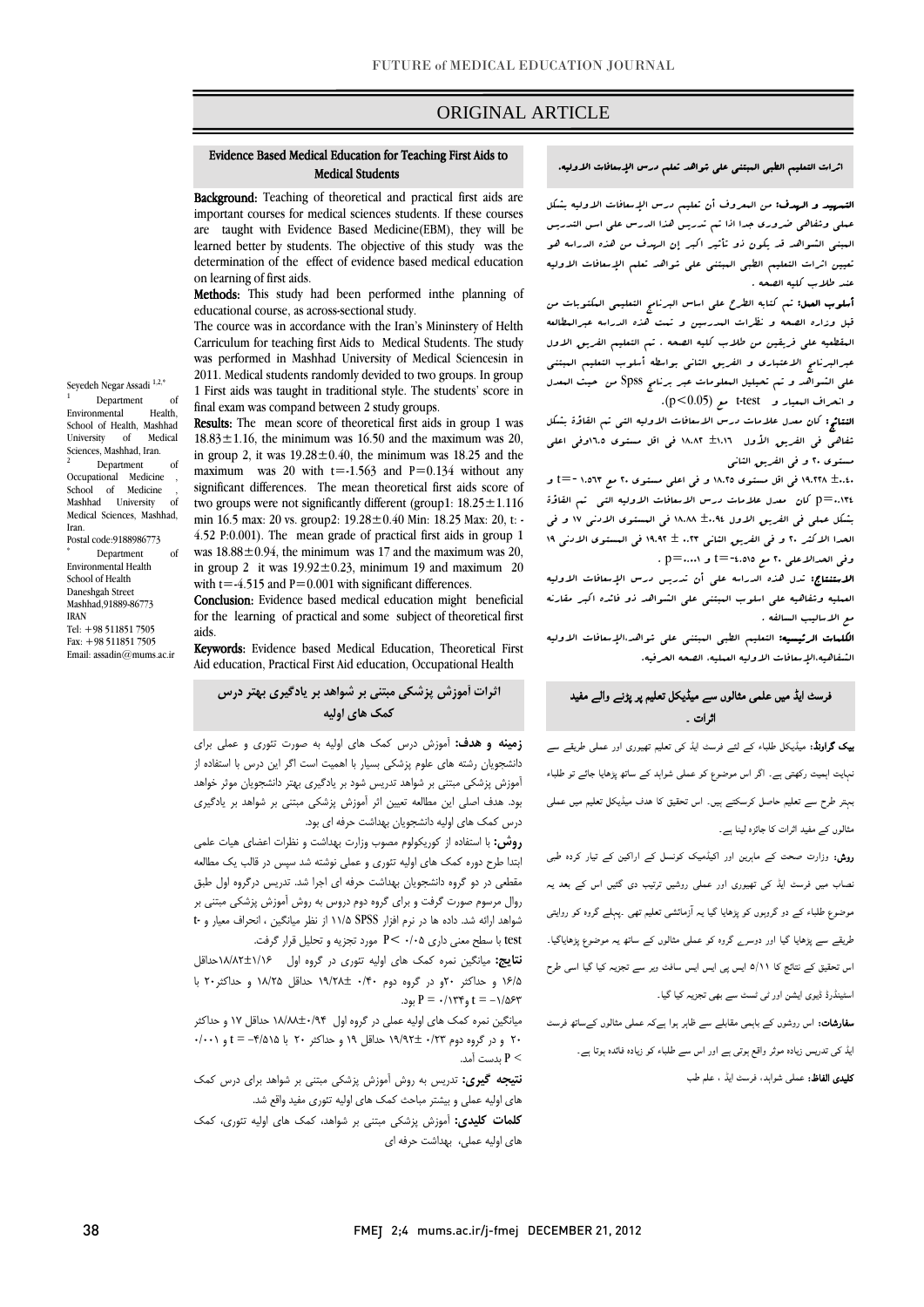### **INTRODUCTION**

The most important task in Medical universities is students' education according to the newest and best references. One of the new and beneficial educational methods in medical sciences is evidence based medical education. This method is planned by searching about the evidences in scientific websites and journals (1,2).

Evidence based medicine(EBM) is very useful in clinical medical education specially for medical students. In some studies, this fact had been demonstrated, for example for having a better educational session such as morning report, they divided this educational session in 4 or 5 sections according to evidence based searching. Solving the problem with this method, was easier than before (3-5). One part of this session was making a question about the medical sciences subject and another part was the presentation of searching the result about previous session subject. These results were presented by medical sciences students. First aids is one of the main courses for medical sciences students. First aids is presented in theory and practice , but the use of a new scientific educational method can make it interesting and more useful. If students have the chance to participate in teaching by answering the questions and searching about the subject, they will have better, more perfect learning, easier memorization and fast reaction in the real places.

Davies P. had introduced the evidence based teaching (5). Wolf F.M. had shown the effectiveness of cumulating of evidence based medicine and evidence based education(8).In another study; Belfield C, Thomas H, Bullock A , Eynon R. had demonstrated measuring the effectiveness for best evidence medical education (9). MacLennan A.H, Sturdee D.W. had determined the usefulness of evidence-based labeling for some medicine  $(10).$ 

In some studies educational standards had been emphasized, the main items of these standards are curriculum, course plans and educational methods (11,12). In the curriculum of occupational health real places such as work places, factories and industries had been mentioned (13). By reviewing the curriculum and designing new course plans, professors can use evidence based education in methods of teaching in the special part of course plans forms (14-16). In another study , the effect of evidence based medicine in primary care by family physicians had been demonstrated (17).

Teaching of theoretical and practical first aids is important for medical sciences students. If these courses are taught practically and properly, they will be learned better by students . Teaching with new educational methods such as evidence based medical education can help better learning(18).

 The objective of this study was determining the effect of evidence based medical education on learning first aids.

### **METHODS**

This study has been performed as a cross-sectional study from 1389 solar year to 1390 on occupational health students. Group 1 included 18 students and group 2, 24  students. Course plans had been written according to the curriculum of Health Ministry website.

 For group 2,the teaching of theoretical and practical first aids was according to EBM but not for group 1. According from 8 to 10 and 10 to 12 in a day. Each chapter had three parts theoretical, practical, and evidence based medical education by using the educational and scientific websites and journals.A question was asked from the students about answer for the next session. At the beginning of the next session; the students who had searched about the subject spoke what she or he had found in the related journals and websites, such as Health and Safety Executive, Occupational Organization(19-21). to these, both groups had theoretical and practical first aids the subject and one or two students searched for the Safety and Health Administration, International Labor

 Session one: primary care , Session two: air ways , Session three: artificial breath, Session four: chest compression , Session five : control of bleeding , Session six: fracture, Session nine: burn with chemicals, Session ten : heat and cold. Each session had questions asked from students and discussions held among them during the classes from and also a quiz was taken at the end of the class. Session seven: foreign body , Session eight: burn with fire,

 these tests were prepared by professors opinions for correction and validity and have a pilot study with 0.85 correlation for reliability in a sample of students. The final Examin of the two groups were at the same level,

 The inclusion criterion was entering university in the health and exclusion criteria were students from other entrance years or other fields. educational year of 1389\_90 in the field of occupational

 Data had been gathered in SPSS 11.5 and analyzed for the calculation of means, standard deviation, t-test and  $P < 0.05$ . participants and told that cumulative data has been used , without entioning the of the students. In research ethics; author got oral satisfaction from

# **RESULTS**

The total grade of theoretical first aids was  $18.83 \pm 1.16$ , (min: 16.5 Max: 20) in group 1 and and 19.28  $\pm$  0.40(Min: 18.25 Max: 20) in group 2 with no significant difference(t 0.05).

The total grade of practical first aids was  $18.88 \pm 0.94$  (Min: in group 2. They were significantly different(t: -4.515, P= 0.001) 17 max: 20) in group 1 and  $19.92 \pm 0.23$  (Min: 19 Max: 20)

 Table 1 shows the comparison of grades in theoretical first aids between the two groups .

aids between the two groups. Table 2 shows the comparison of grades in practical first

## **DISCUSSION**

.

According to the results; the learning levels had been education specially for practical first aids with significant difference. promoted in teaching with evidenced based medical

 In group 2 of theoretical First Aids, the grades of Artificial Breath, Fracture, Burn with Chemicals were significantly higher more than group 1.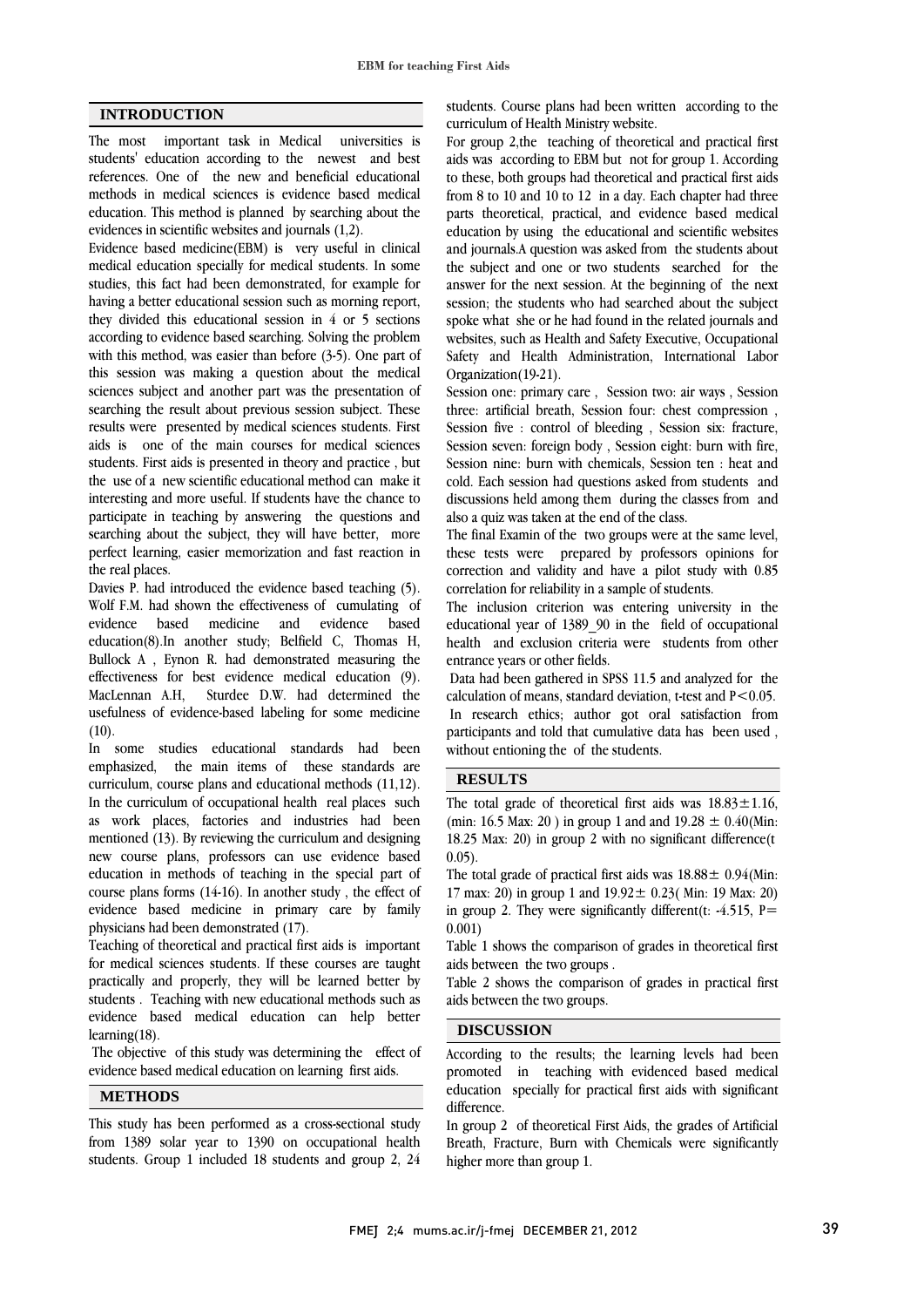$\overline{\phantom{0}}$ 

l

| Table 1: The comparison of grades in different subjects of theoretical first aids between the two groups $(P<0.05)$ |                 |                 |               |            |  |  |
|---------------------------------------------------------------------------------------------------------------------|-----------------|-----------------|---------------|------------|--|--|
| subject                                                                                                             | group 1         | group 2         |               | sig        |  |  |
| Primary care                                                                                                        | $1.86 \pm 0.23$ | $1.98 \pm 0.10$ | $2.054 - t$   | P:0.052    |  |  |
| Air ways                                                                                                            | $1.88 \pm 0.21$ | $1.97 \pm 0.15$ | $t$ :-1.383   | P:0.177    |  |  |
| Artificial breath                                                                                                   | $1.75 \pm 0.30$ | $1.97 \pm 0.10$ | $t$ :-2.890   | $P:0.009*$ |  |  |
| Chest compression                                                                                                   | $1.79 \pm 0.36$ | $1.97 \pm 0.15$ | $1.951 - t$ : | P:0.064    |  |  |
| Control of bleeding                                                                                                 | $1.69 \pm 0.38$ | $1.88 \pm 0.29$ | $t$ :-1.696   | P:0.100    |  |  |
| Fracture                                                                                                            | $1.79 \pm 0.32$ | $1.98 \pm 0.10$ | $t$ :-2.388   | $P:0.027*$ |  |  |
| Foreign body                                                                                                        | $1.83 \pm 0.28$ | $1.97 \pm 0.10$ | $1.937 - t$ : | P:0.066    |  |  |
| Burn with fire                                                                                                      | $1.87 \pm 0.27$ | $1.94 \pm 0.16$ | $t$ :-1.123   | P:0.268    |  |  |
| Burn with chemicals                                                                                                 | $0.96 \pm 0.12$ | $1.82 \pm 0.25$ | $2.116 - t$ : | $P:0.045*$ |  |  |
| Heat and cold                                                                                                       | $1.88 \pm 0.21$ | $1.97 \pm 0.09$ | $t$ :-1.585   | P:0.128    |  |  |
| Significant P Value*                                                                                                |                 |                 |               |            |  |  |

| Table 2 – The comparison of grades in different subjects of practical first aids between the two groups |                 |                 |             |            |  |  |
|---------------------------------------------------------------------------------------------------------|-----------------|-----------------|-------------|------------|--|--|
| subject                                                                                                 | group 1         | in group 2      |             | <b>Sig</b> |  |  |
| Primary care                                                                                            | $1.66 \pm 0.38$ | $2.00 \pm 0$    | $t:9.220-$  | $P:0.001*$ |  |  |
| Air ways                                                                                                | $1.69 \pm 0.51$ | $2.00 \pm 0$    | $t$ :-2.500 | $P:0.023*$ |  |  |
| Artificial breath                                                                                       | $1.63 \pm 0.47$ | $1.98 \pm 0.10$ | $t$ :-2.974 | $P:0.008*$ |  |  |
| Chest compression                                                                                       | $1.61 \pm 0.50$ | $2.00 \pm 0$    | $t:3.289-$  | $P:0.004*$ |  |  |
| Control of bleeding                                                                                     | $1.52 \pm 0.49$ | $1.94 \pm 0.16$ | $t$ :-3.372 | $P:0.003*$ |  |  |
| Fracture                                                                                                | $1.62 \pm 0.48$ | $2.00 \pm 0$    | $t$ :-3.267 | $P:0.005*$ |  |  |
| Foreign body                                                                                            | $1.71 \pm 0.43$ | $2.00 \pm 0$    | $t:2.808-$  | $P:0.012*$ |  |  |
| Burn with fire                                                                                          | $1.72 \pm 0.46$ | $1.95 \pm 0.17$ | $t$ :-1.994 | P:0.060    |  |  |
| Burn with chemicals                                                                                     | $1.66 \pm 0.45$ | $2.00 \pm 0$    | $t:3.117-$  | $P:0.006*$ |  |  |
| Heat and cold                                                                                           | $1.74 \pm 0.43$ | $2.00 \pm 0$    | $t:2.505-$  | P:0.023    |  |  |
| * Significant P Value                                                                                   |                 |                 |             |            |  |  |

 In group 2 of practical First Aids ,the grades of Primary Care, Air ways, Artificial Breath, Cardiac Compression, Chemicals, Heat and Cold were significantly higher than Control of Bleeding, Fracture, Foreign Body, Burn with group 1.

 In group 2 the grades of other sections of theoretical First Aids and the grades of other chapters of practical First Aids were better than group 1 but did not have any significant differences.

 According to the results the grade of practical first aids and many sections of theoretical course had been increased with the evidence based medical education, the same as the results of the study on students' learning with the use of<br>this mathed  $(4.17)$ this method.(4,17)

 Evidence based medicine is useful in clinical medical education specially for medical students. In some studies, sessions such as journal clubs and morning reports (1,4,5). Evidence based medicine (17) and evidence based care had positive effects on perfection and updating clinical care . The course of first aids is one of the important courses for presented in theory and practice for occupational health students and by the use of evidence based medicine education it can become more beneficial. In this method students participate by searching the subject(6-8), therefore they will have a better comprehension of the subject and<br>learn more perfectly (0.10) EBMhave been successfully used in holding educational medical sciences students. First aids in working place is learn more perfectly (9,10).

 $\overline{a}$ 

 $\overline{a}$